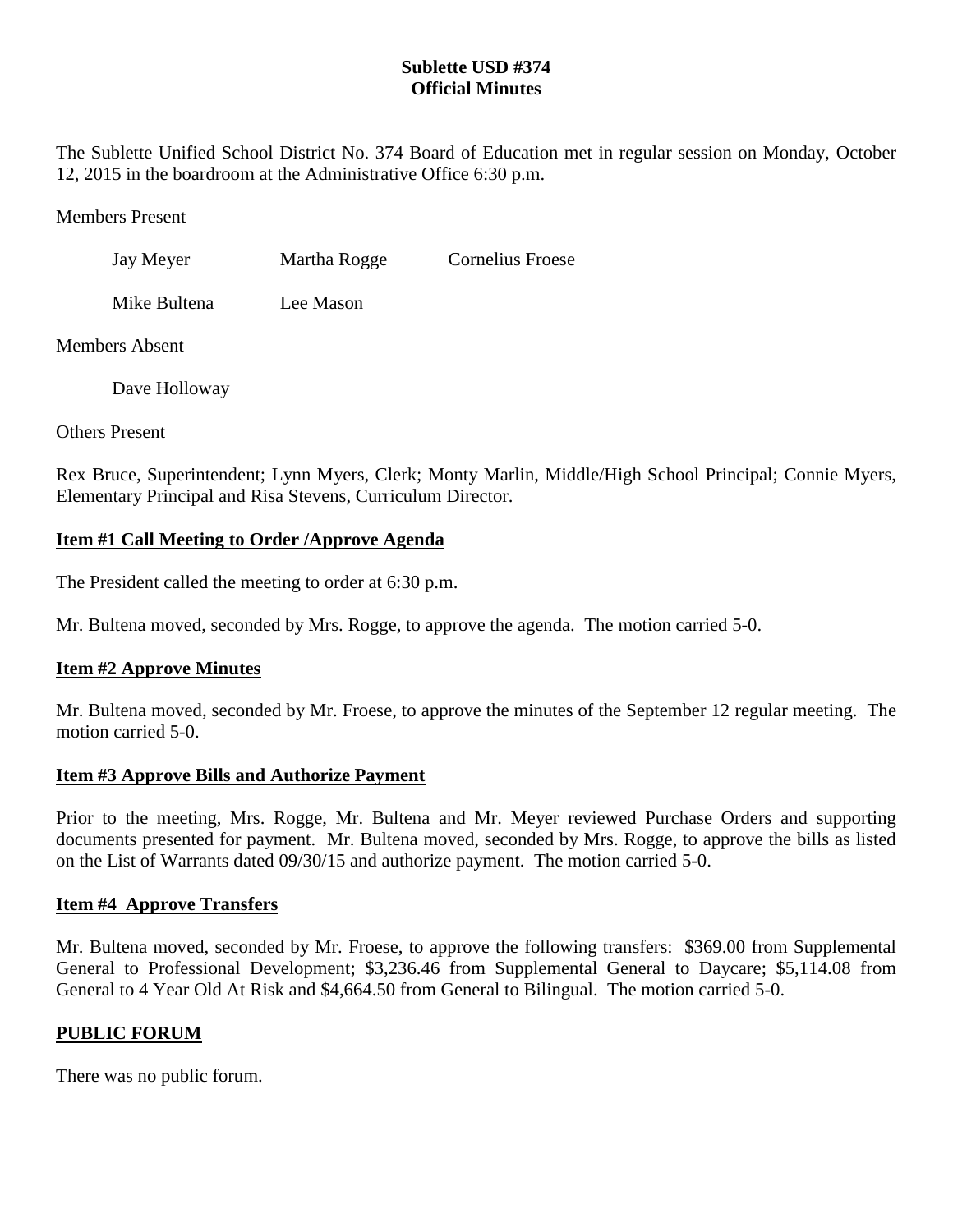Board Minutes Page 2 October 12, 2015

### **Reports**

### Curriculum

Mrs. Stevens report that the Subject Area Committees have all met. She also reported that the district curriculum is being placed on the district website.

### Principals

Mr. Marlin reported on football homecoming, middle school leadership meeting at Southwestern Heights, Randy Watson, Education Commissioner, and Fall Region 10 presentation, parent's night on technology and that volley ball sub-state will be at Elkhart. He also informed the board he had been appointed to the Kansas Education Commissioner's Principal Council.

Mrs. Myers reported that the elementary school had two assemblies last month. She informed the board that the students have been working respect for the past three years and that anti-bullying week is coming up.

### Activities Director

No report this month.

#### SWPRSC/HPEC

Mr. Meyer reported on the SWPRSC Board meeting. Mr. Bultena reported on the HPEC meeting.

#### Superintendent:

Mr. Bruce discussed the State Superintendents Council, Homecoming Parade and Pep Rally, State Accreditation Team, Board Strategic Planning, Emergency Procedures and the KASB Negotiation Training. He reported the staff and board Christmas dinner will be December 1.

### **Item #5 Executive Session – Non-elected Personnel**

Mrs. Rogge moved, seconded by Mr. Mason, to go into executive session to discuss non-elected personnel, in order protect the privacy interest of an identifiable individual(s), to include Mr. Bruce in executive session, and to reconvene to open session in the boardroom at 8:55 p.m. The motion carried 5-0.

The Board reconvened to open session at 8:55 p.m.

#### **Item #6 Miscellaneous**

Mrs. Rogge reported the Region 10 Fall Summit at Southwest Plains Regional Service Center.

The KASB Annual Conference will be in Wichita on December 4, 5 and 6 this year.